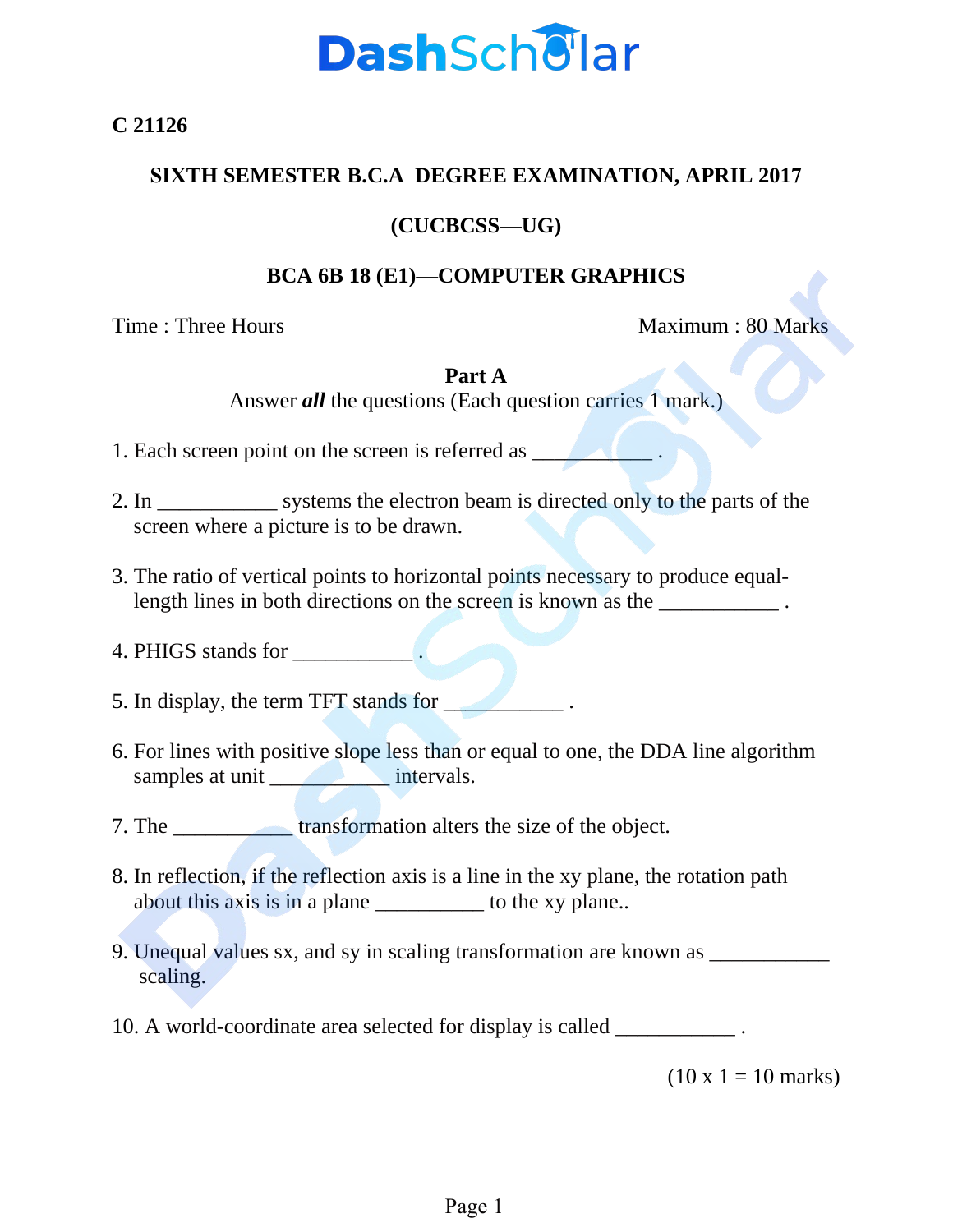# **DashSchellar**

### Part B

Answer *all* questions (Each question carries 2 mark.)

- 11. What is resolution ?
- 12. What is frame buffer ?
- 13. What do you mean by antialiasing ?
- 14. What is clipping ?
- 15. What is orthographic parallel projection ?

 $(5 x 2 = 10 \text{ marks})$ 

## Part C

Answer *any five* questions (Each question carries 4 mark.)

- 16. Discuss any four applications of computer graphics ?
- 17. How colour information is stored in the frame buffer ?
- 18. Explain the basic video controller refresh operations.
- 19. Write note on LCD.
- 20. Write down Bresenhams line drawing algorithm.
- 21. What is Text clipping ? Explain different techniques.
- 22. Explain three-dimensional Translation and Scaling.
- 23. Explain raster method for transformations ?

 $(5 x 4 = 20 \text{ marks})$ 

### Part D

Answer *any five* questions (Each question carries 8 mark.)

24. Explain the shadow-mask method used in colour CRT.